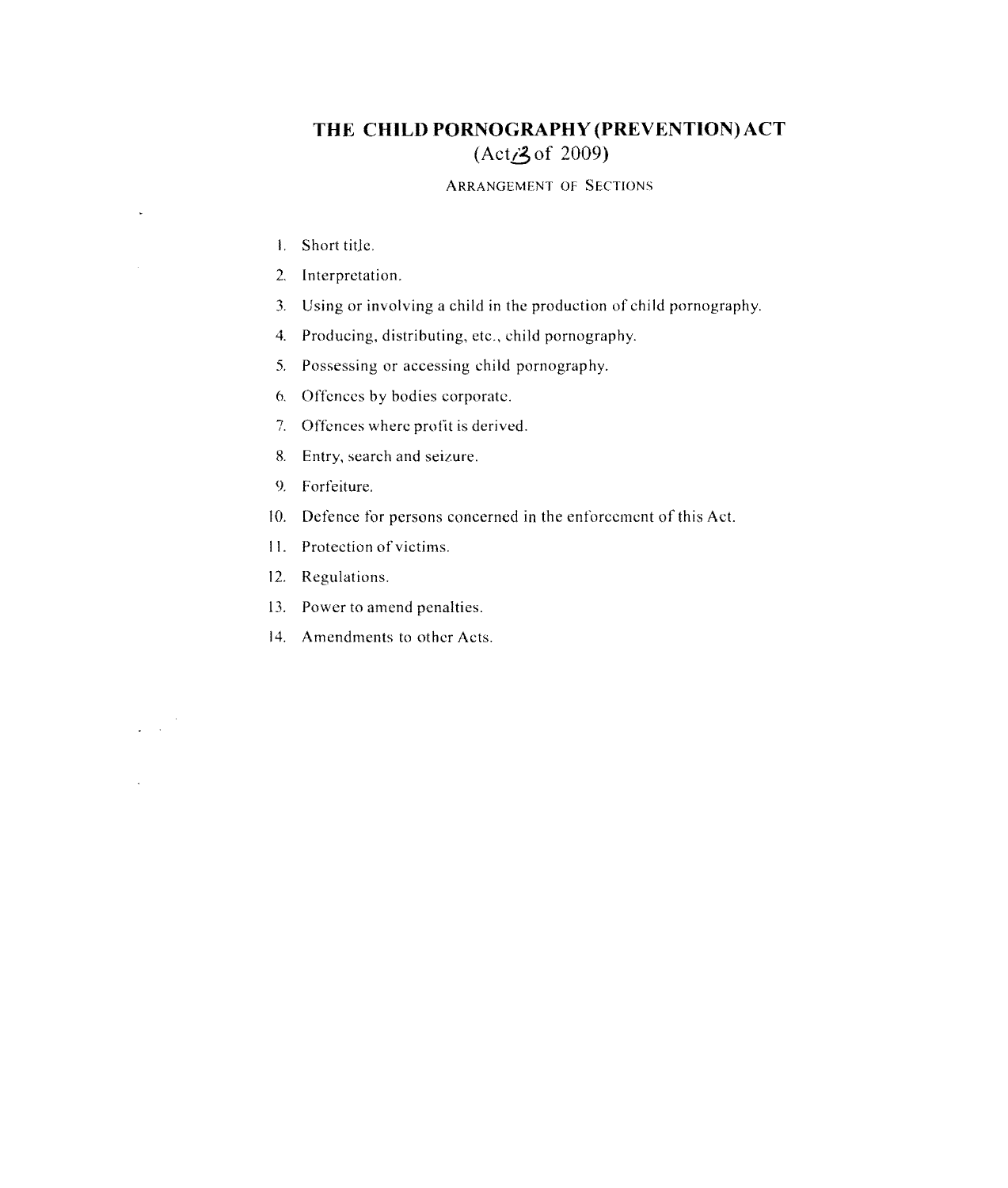JAMAICA

No.  $A$ -2009

I assent,

[L.S.]

 $(\sqrt{q}d)$   $K$  allen

*Governor-General* 

AN ACT to Prohibit the production, distribution, importation, exportation or possession of child pornography, and the use of children for child pornography, and to provide for connected matters.

 $1~$ October 21,2009]

BE IT ENACTED by The Queen's Most Excellent Majesty, by and with the advice and consent of the Senate and House of Representatives of Jamaica, and by *the* authority of *the* same, as follows:

1. This Act may be cited as the Child Pornography (Prevention) Short title. Act, 2009.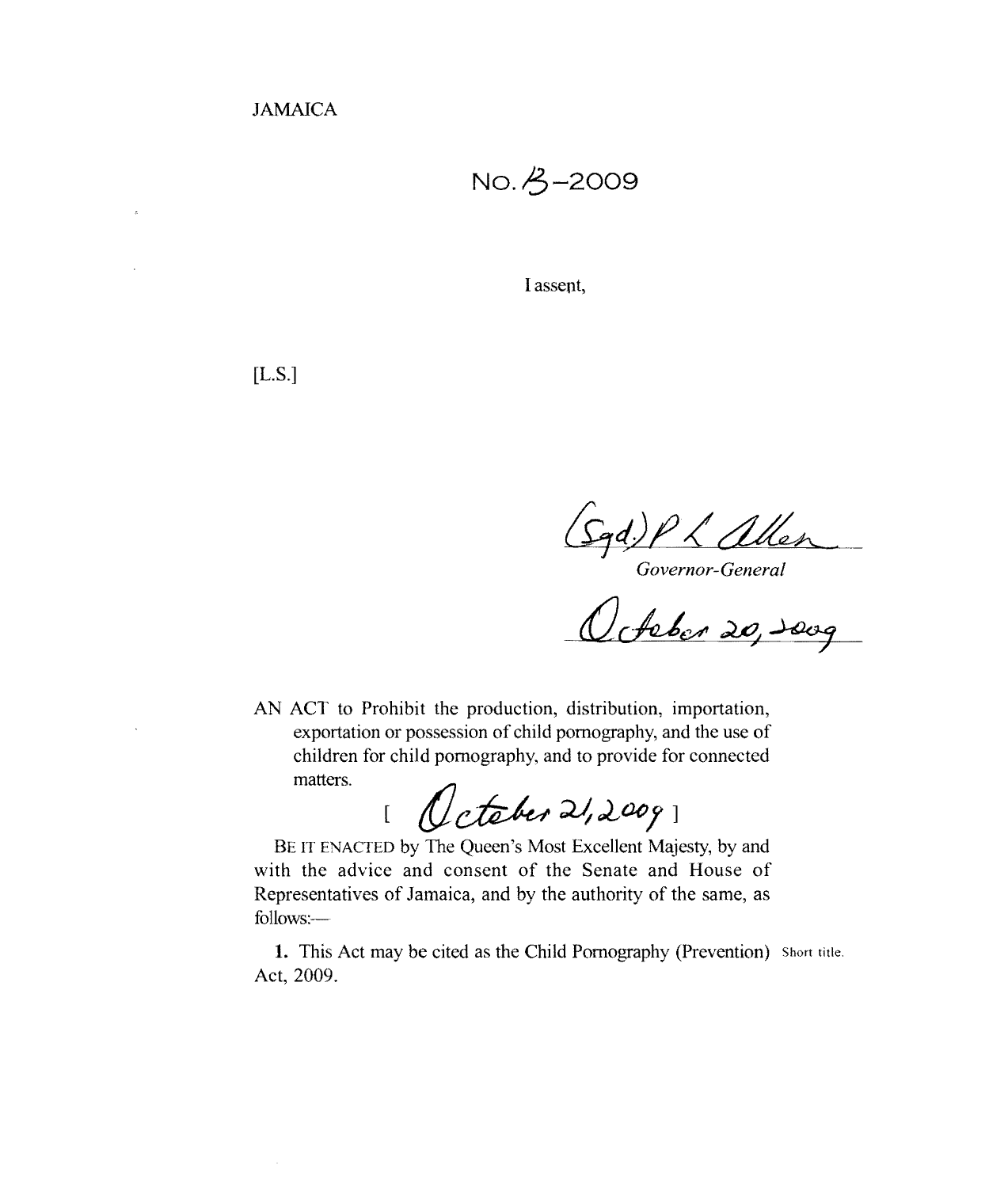Interpreta- $2,-(1)$  In this Act-

"child" means a male or female person under the age of eighteen years;

"child pornography" means~

- (a) any visual representation that—
	- (i) shows a person who is, or is depicted as being, a child and is engaged in, or is depicted as being engaged in, sexual activity;
	- (ii) depicts, for a sexual purpose, the genitals, breast, pubic area or anal region of a child; or
	- (iii) depicts a child being subjected to torture, cruelty or physical abuse in a sexual context;
- (b) any audio recording or written material that has as its dominant characteristic the description, presentation, or representation, for a sexual purpose, of sexual activity with a child; or
- (c) any visual representation, audio recording, or written material, that advocates or counsels sexual activity with a child;

"sexual activity" means actual or simulated-

- (a) sexual intercourse:
- (b) activity other than sexual intercourse, whether involving persons of the same or opposite sex
	- (i) involving the penetration of the anus, vagina or mouth with any part of a person's body, or the anus or vagina with anything else; and
	- (ii) which a reasonable person would consider sexual;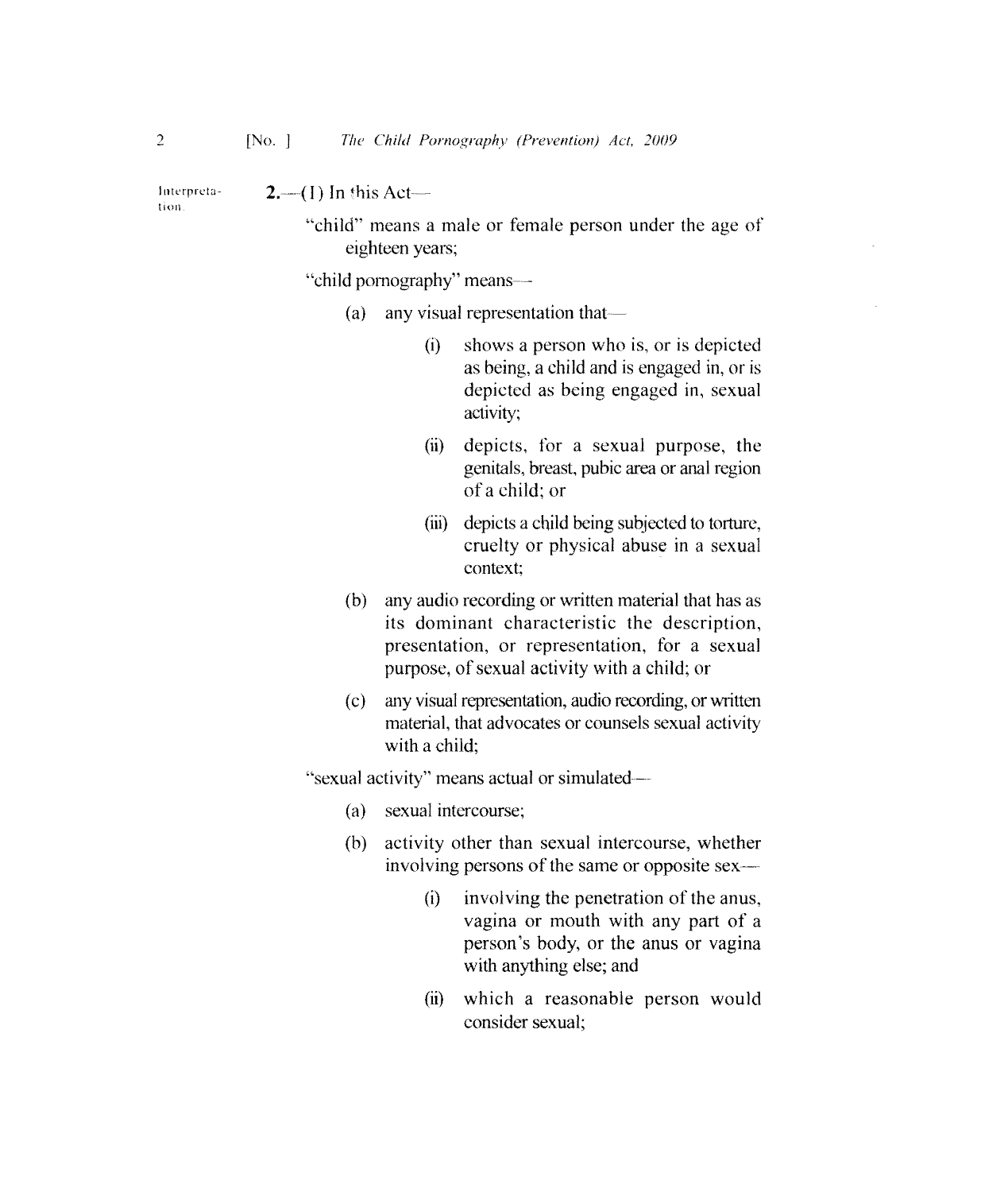- (c) touching of a sexual organ, or the anal region, of a person with any part of the body, or with or through anything else, in a manner which a reasonable person would consider sexual;
- (d) bestiality;
- (e) masturbation; or
- (f) sadistic or masochistic abuse;

"visual representation" includes

- (a) any image, whether made or produced by electronic, mechanical or any other means;
- (b) undeveloped film;
- (c) videotape; and
- (d) data stored in electronic form capable of conversion into a visual image.

(2) For the avoidance of doubt, in paragraph (a) of the definition of "child pornography" in subsection (1), the reference to a person shall be construed as including a reference to an image resembling a person, which has been generated or modified electronically or otherwise, and any evidence that some of the principal characteristics shown may be those of an adult shall be disregarded, if the predominant impression conveyed is that the image shown is that of a child.

 $3-1$ ) A person who knowingly causes or incites the involvement Using or of a child in the production of child pornography, in Jamaica or elsewhere, commits an offence.

involving a child in the production of child

(2) A person who, having the custody, charge or care of a pornography. child, allows the child to be used in the production of child pornography, in Jamaica or elsewhere, commits an offence.

(3) A person who commits an offence under this section is liable, on conviction on indictment before a Circuit Court, to a fine or to imprisonment for a term not exceeding fifteen years, or to both such fine and imprisonment.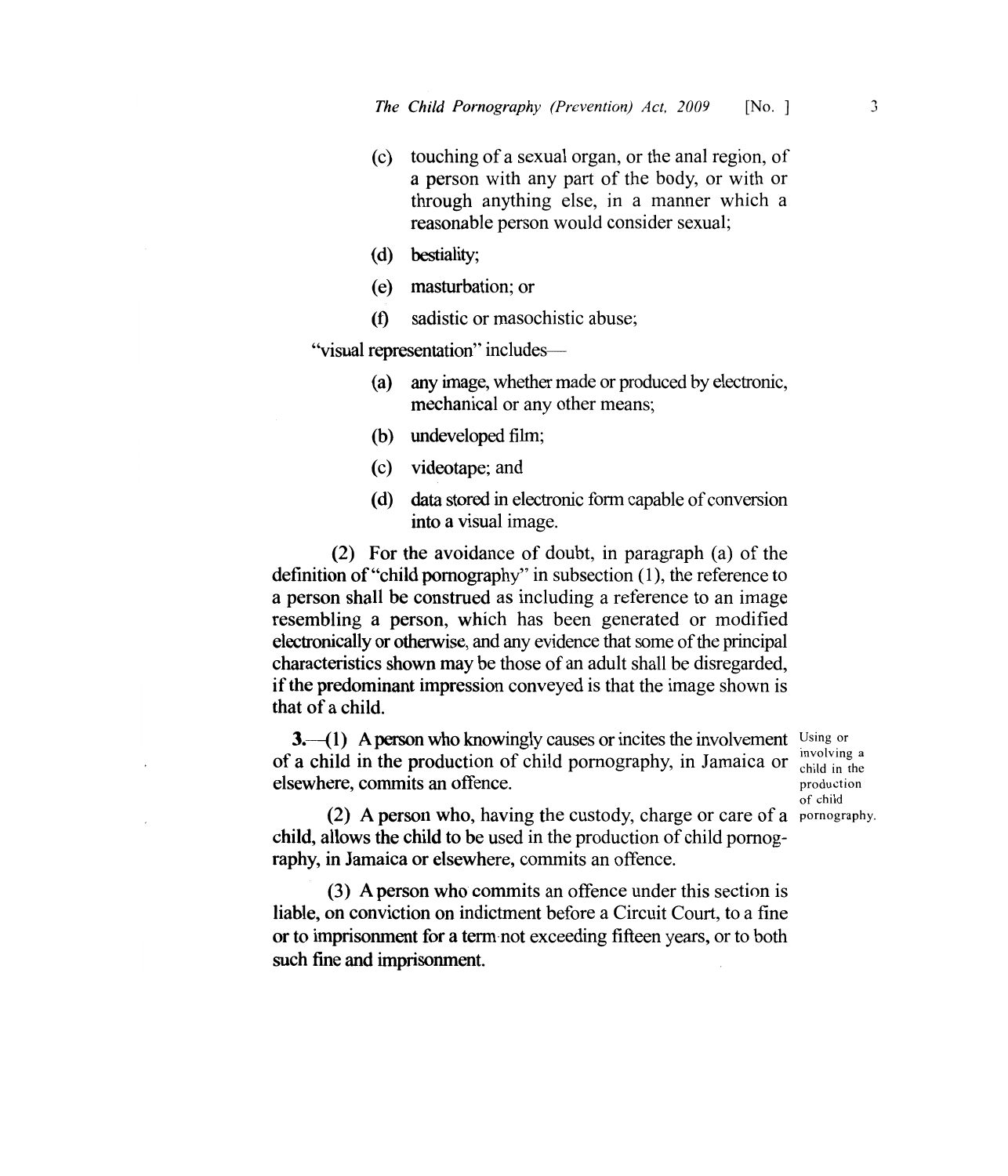Producing,  $\bf{4.}$  -(1) A person comm<sup>{*i*t</sup>s</sub> an offence who knowii.gly ---

etc., child pornography. (a) produces child pornography;

- (b) distributes, imports or exports child pornography;
- (c) distributes any advertisement likely to be'understood as conveying that the advertiser or any other person produces, distributes, imports, or exports, any child pornography; or
- (d) possesses any child pornography for the purpose of distributing, importing, or exporting, it.

(2) In this Act, distributing child pornography includes selling it or publishing it in any form, and parting with possession of child pornography by exposing or offering it for acquisition by another person.

- (3) A person who commits an offence under
- (a) subsection  $(1)(a)$  is liable, on conviction on indictment before a Circuit Court, to a tine or to imprisonment for a term not exceeding twenty years, or to both such fine and imprisonment;
- (b) subsection  $(1)(b)$ ,  $(c)$  or  $(d)$  is liable, on conviction on indictment before a Circuit Court, to a fine or to imprisonment for a term not exceeding fifteen years, or to both such fine and imprisonment.

Possessing or  $\left( \begin{array}{c} 5 \\ -1 \end{array} \right)$  Subject to subsection (4), a person who knowingly ensergences other than those possesses child pornography, in circumstances other than those pornography. specified in section 4(1 )(d), commits an offence under this section.

> (2) Subject to subsection (4), a person who knowingly accesses any child pornography commits an offence under this section.

> (3) For the purposes of subsection (2), a person accesses child pornography if that person causes child pornography to be viewed by, or otherwise read, heard or transmitted to, that person.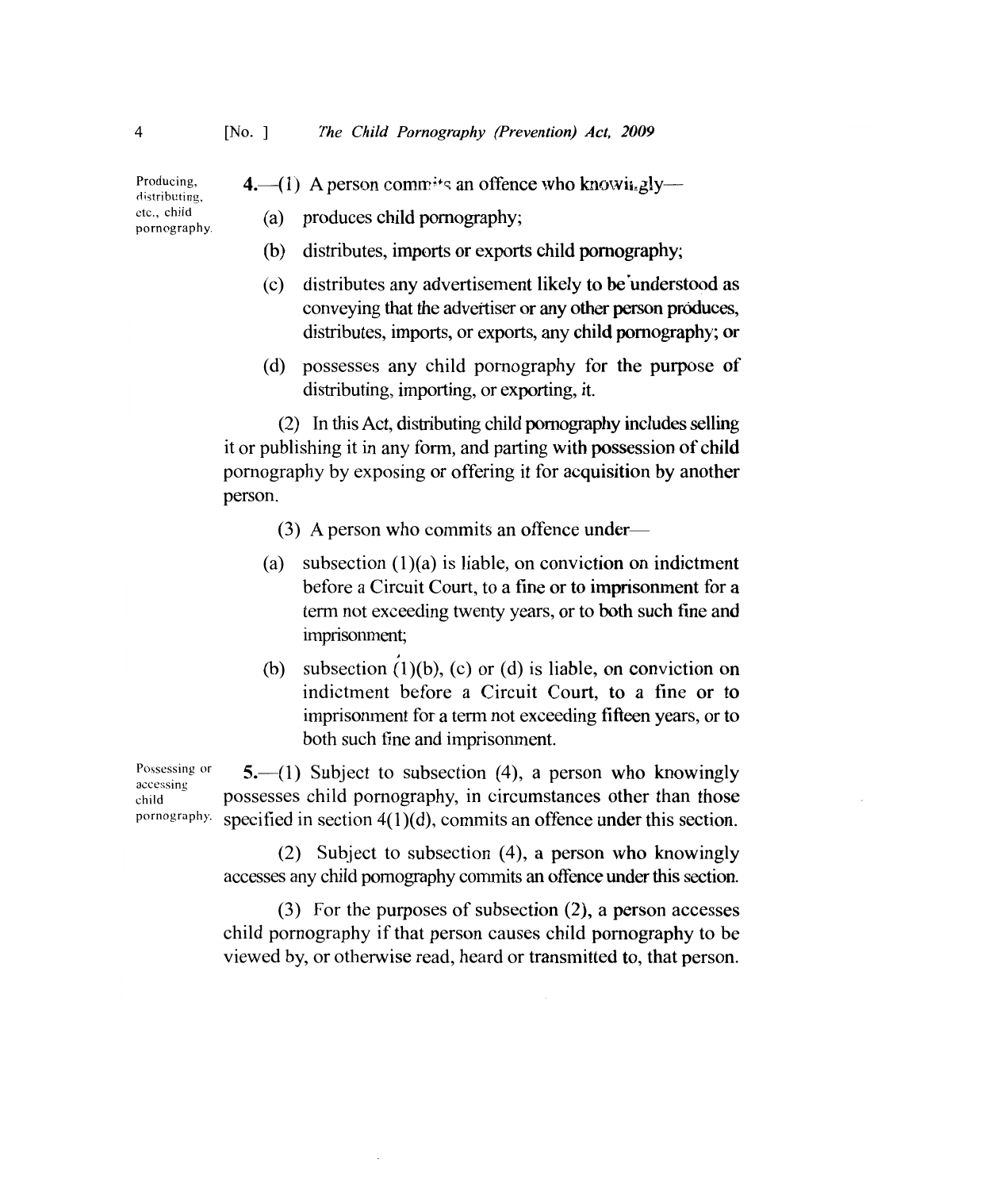(4) No person shall be liable for an ofIence under this section if that person shows that—

- (a) he had not seen, read or listened to the child pornography concerned and had no reasonable cause to suspect that he was in possession of it or had accessed it;
- (b) upon having reason to suspect that he had come into possession of, or accessed, child pornography, he promptly
	- (i) took reasonable steps to avoid, remove or destroy the child pornography; or
	- $(ii)$  reported the matter to-
		- (A) the Children's Registry in accordance with the provisions of the Child Care and Protection Act; and
		- (B) a member of the Jamaica Constabulary Force,

and allowed access to the child pornography for the purposes of the enforcement of this Act or any other law; or

(c) he possessed the child pornography concerned for the purposes of *bona fide* educational, scientific, legal or medical research.

(5) A person who commits an offence under subsection (1) or (2) shall be liable upon conviction on indictment before a Circuit Court to a fine or to imprisonment for a term not exceeding eight years, or to both such fine and imprisonment.

corporate.

**6.**  $\left( \begin{matrix} 1 \end{matrix} \right)$  Subject to subsection (2), where a body corporate commits of fences by an offence under this Act, every director, manager, secretary of the  $\rightarrow$ body corporate, or other similar officer concerned with the management of the body corporate, is liable on conviction on indictment before a Circuit Court to a fine or to imprisonment for a term not exceeding twenty years, or to both such fine and imprisonment.

(2) A director, manager, secretary or other similar officer concerned with the management ofa body corporate shall not be liable, by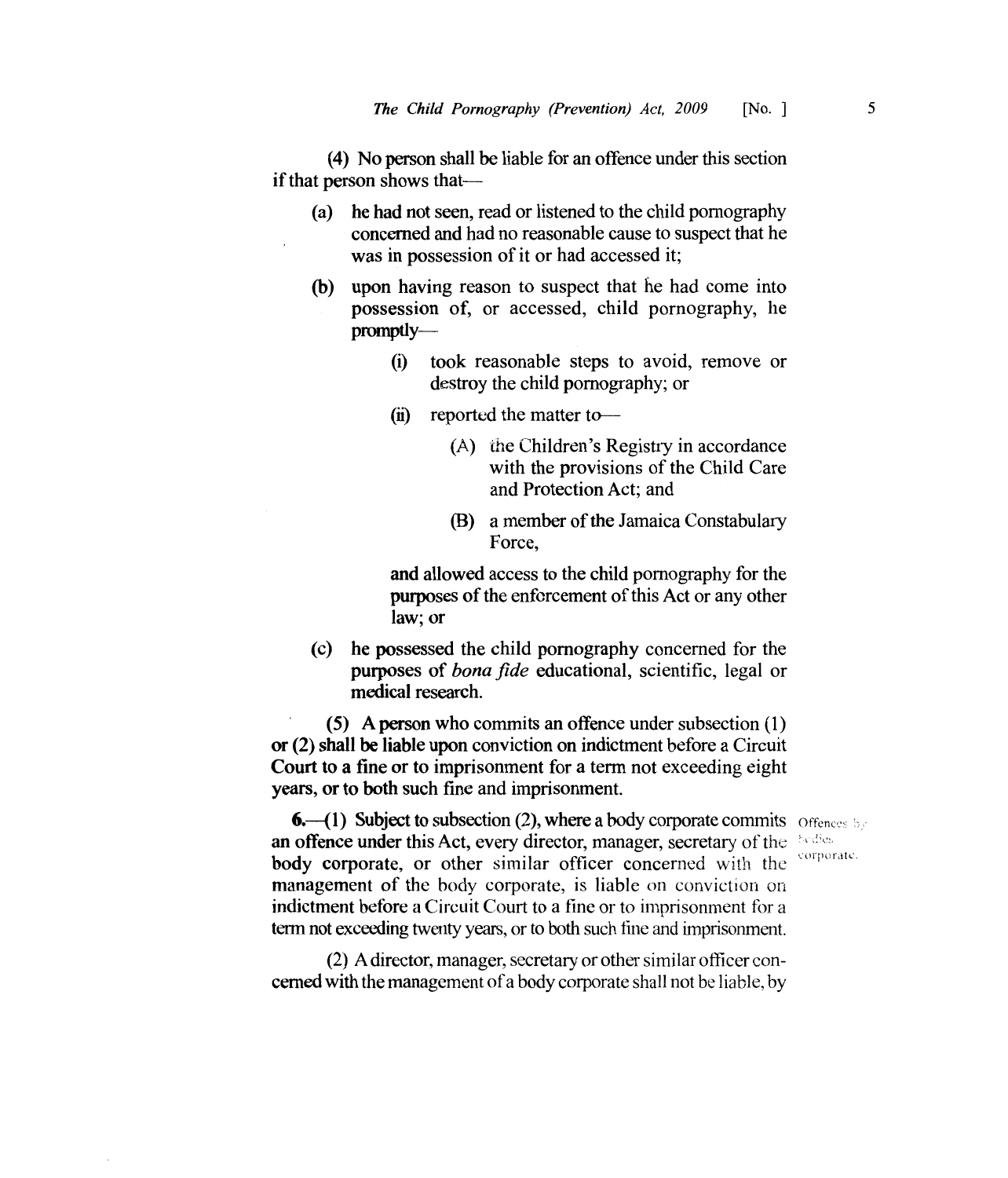virtue ofsubsection (1), for an offence under this Act unless the court is satisfied that

- (a) the offence was committed with his connivance; or
- (b) he had not exercised all due diligence to prevent the commission of the offence, having regard to the nature of functions in that capacity and to all the circumstances.

(3) A body corporate which commits an offence under this Act is liable, on conviction on indictment before a Circuit Court, to a fine.

**Offences** where profit is derived.

7. A person who receives a financial or other benefit knowing that it results from an offence under section 3 or 4, commits an offence and is liable on conviction on indictment before a Circuit Court to a fine or to imprisonment for a term not exceeding twenty years, or to both such fine and imprisonment.

'Entry, search and seizure.

 $8-(1)$  Where a Justice of the Peace is satisfied by information on oath, and such further information as he may in the circumstances require, that there are reasonable grounds for suspecting that evidence of or relating to an offence under this Act is to be found on any premises specified in the information, he may issue a warrant in accordance with subsection (2).

(2) A warrant issued under this section may authorize a constable named therein, with such assistance as is reasonably necessary and by the use of reasonable force to-

- (a) enter upon the premises specified in the warrant;
- (b) search the premises for evidence of, or relating to, an offence under this Act; and
- (c) seize property found in the course of the search that the constable believes, on reasonable grounds, to be evidence of, or relating to, an offence under this Act.
	- $(3)$  A warrant issued under this section shall include—
- (a) a statement of the purpose for which the warrant is issued, and a description of the offence;
- (b) a description of the kind of property to be seized;

6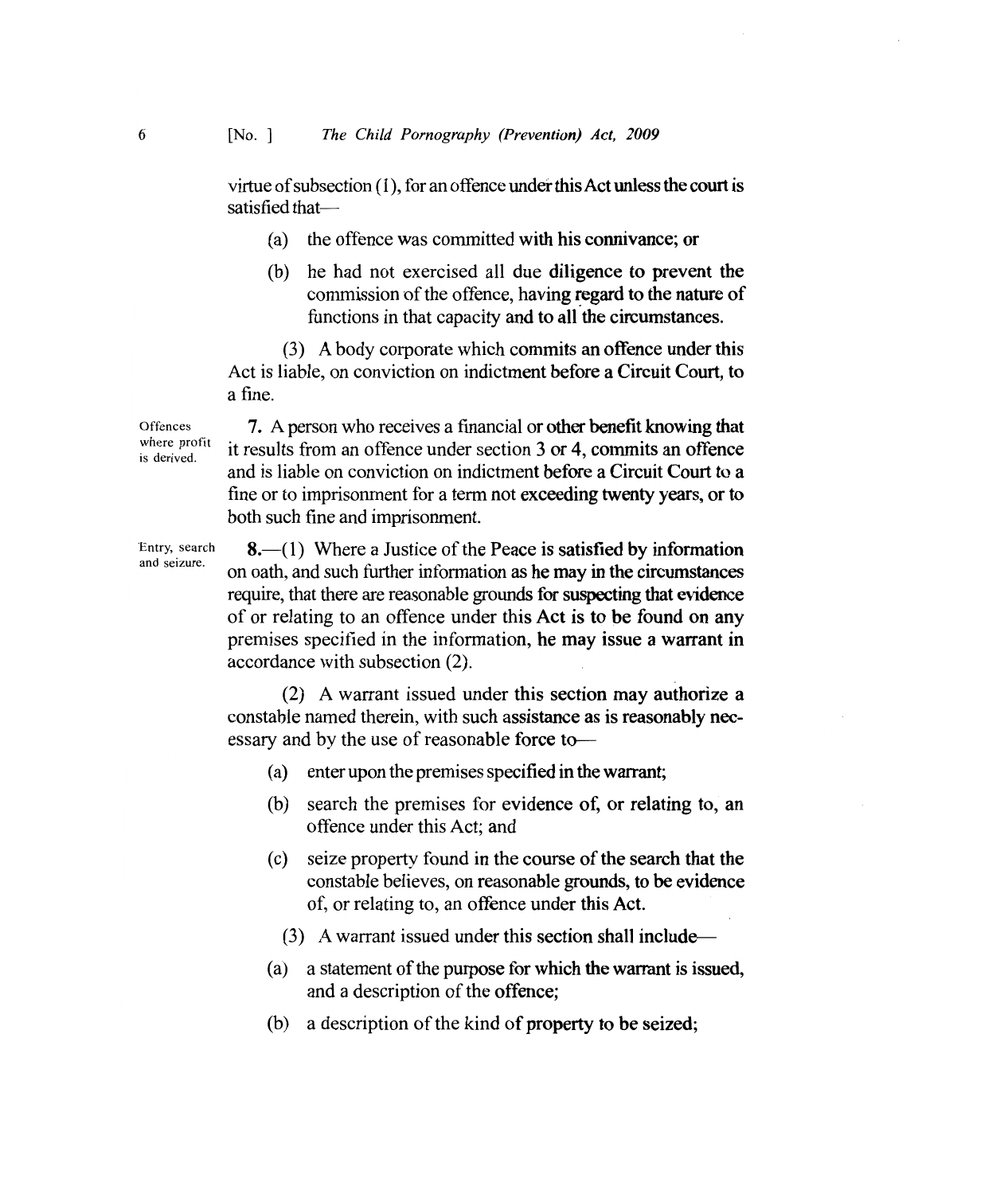- (c) a reference to the time, not being later than fourteen days, upon the expiration of which the warrant ceases to have effect; and
- (d) a statement as to whether entry is authorized to be made at any time of the day or night, or during the hours of the day or night specified therein.

(4) For the purposes of this section "an offence under this Act" refers to an offence which has been, is being, or is about to be committed.

9. $-(1)$  Subject to subsections (2) and (3), the court before Forfeiture. which a person is convicted of an offence under this Act may, upon the application of the Director of Public Prosecutions, make an order for the forfeiture of any thing used in the commission of the offence.

(2) Where the court is satisfied that any thing used in the commission of an offence under this Act is child pornography, the court shall

- (a) whether or not any person is convicted of the offence; and
- (b) instead of making an order under subsection  $(1)$ ,

order that the thing concerned be destroyed or otherwise disposed of in such manner as the court may determine.

(3) Before making an order under subsection (1) or (2), the court shall give any person claiming to be the owner of the thing concerned, the opportunity to show cause why the order should not be made.

(4) Where the Director of Public Prosecutions intcnds to apply for an order under subsection (1), he shall give to any person who, to his knowledge, is the owner of the thing concerned, fourteen days notice of that intention.

(5) Where the Director of Public Prosecutions is unable to ascertain the owner of any thing to which this section applies, he shall publish a notice in a daily newspaper circulating in Jamaica, of his intention to apply for an order under subsection (1), not less than fourteen days prior to the application.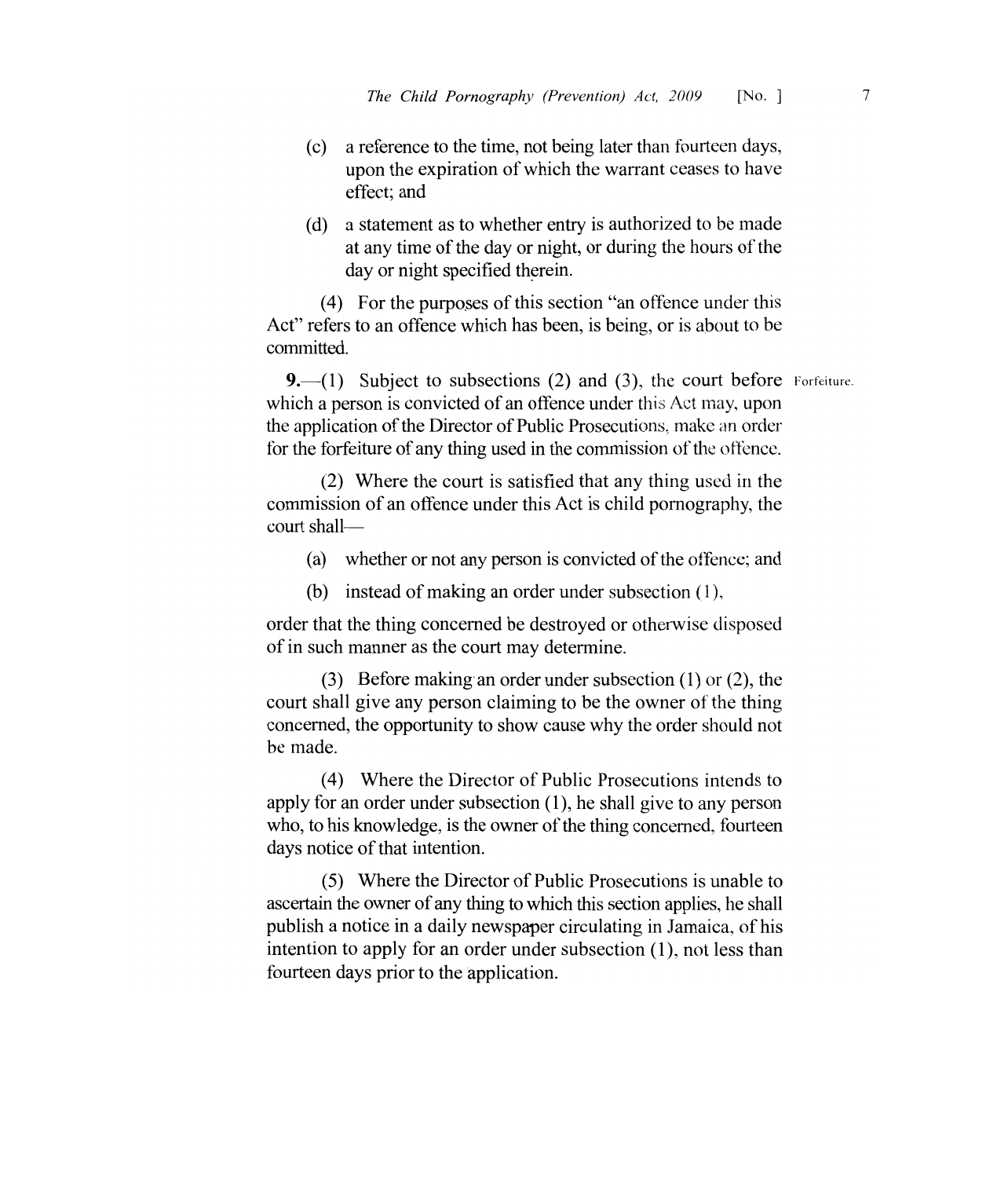(6) An order under subsection  $(1)$  or  $(2)$  shall not take effect until-

- (a) the time for instituting an appeal against the conviction and order concerned has expired; or
- (b) where an appeal referred to in paragraph  $(a)$  is instituted, the appeal has been tinally determined.

(7) Where, on the hearing of an application for an order under subsection  $(1)$ , no person appears before the court to show cause as mentioned in subsection (3), the court shall presume that the thing concerned has been abandoned.

Defence for **10.** A person carrying out duties in connection with the enforcement  $\frac{\text{persons}}{\text{concerned in}}$  of this Act shall not be liable for any offence under this Act, to the the enforce- extent that-

- (a) such person is acting in the course of those duties; and
- (b) the person's conduct is reasonable in the circumstances for the performance of those duties.

Protection of  $\mathbf{11}, -(1)$  In relation to any proceedings in any court which arise out of any offence under this Act—

- $(a)$  no report of the proceedings shall reveal the name, address, or school, or include any particulars calculated to lead to the identification of any child concerned in the proceedings, either as being the person against or in respect of whom the proceedings are taken, or as being a witness therein;
- $(b)$  no picture of any child referred to in paragraph (a) shall be published.

(2) When any alleged child pornography is displayed for the purpose of any proceedings in any court in relation to an offence under this Act, the court shall order to be excluded from the courtroom any person who is not an essential person.

(3) For the purposes of subsection (2), the following are essential persons-

 $(a)$  parties to the proceedings and their legal representatives;

ment of this Act

 $\sqrt{\rm{ctums}}$ .

 $\mathcal{S}$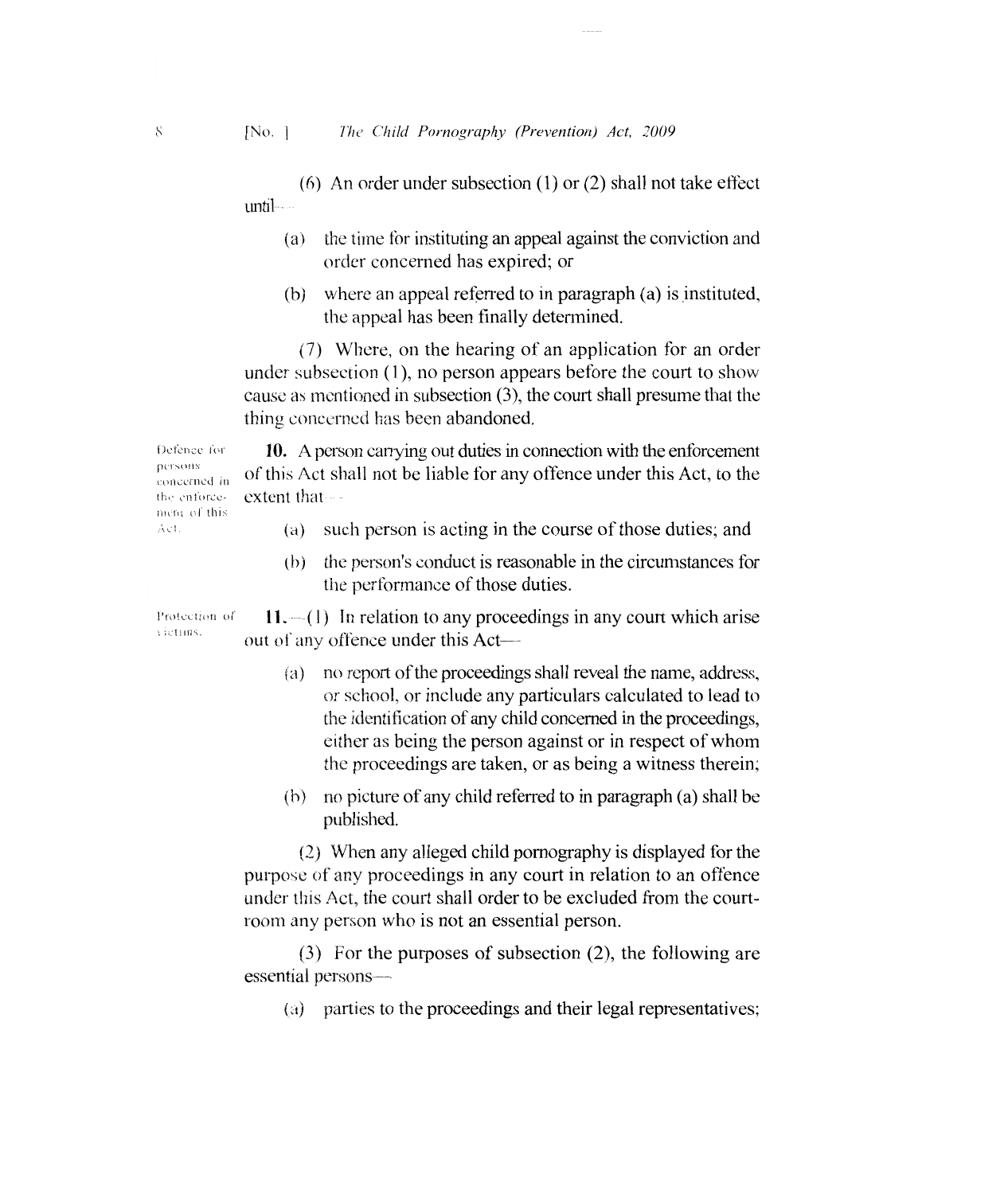- (b) the prosecutor;
- (c) the Children's Advocate or his representative;
- (d) a representative of the Child Development Agency;
- (e) a witness giving evidence;
- $(f)$  a person whose presence is, in the court's opinion, necessary or desirable for the proper conduct of the proceedings; and
- (g) a person who applies to the court to be present, and whose presence, in the court's opinion would—
	- (i) serve a proper interest of that person; and
	- (ii) not be prejudicial to the interests cf any child described or depicted in the child pornography concerned, whether or not that child can be identified from the child pornography.

(4) Any person who publishes any matter in contravention of this section commits an offence and is liable, upon summary conviction before a Resident Magistrate, to a fine not exceeding one million dollars or, in default of payment, to imprisonment for a term not exceeding twelve months.

12. $-(1)$  The Minister may make regulations generally for giving Regulations. effect to the provisions of this Act.

(2) Notwithstanding the provisions of section 29 of the Interpretation Act, regulations made under this section may provide, in respect of a breach of any of the provisions of such regulations, that the offender be liable upon summary conviction before a Resident Magistrate to such fine not exceeding five hundred thousand dollars or to such term of imprisonment not exceeding one year, as may be prescribed therein.

**13.** Subject to affirmative resolution, the Minister may by order Power to published in the *Gazette* increase any monetary penalty imposed by  $\frac{\text{amena}}{\text{penalties}}$ . this Act.